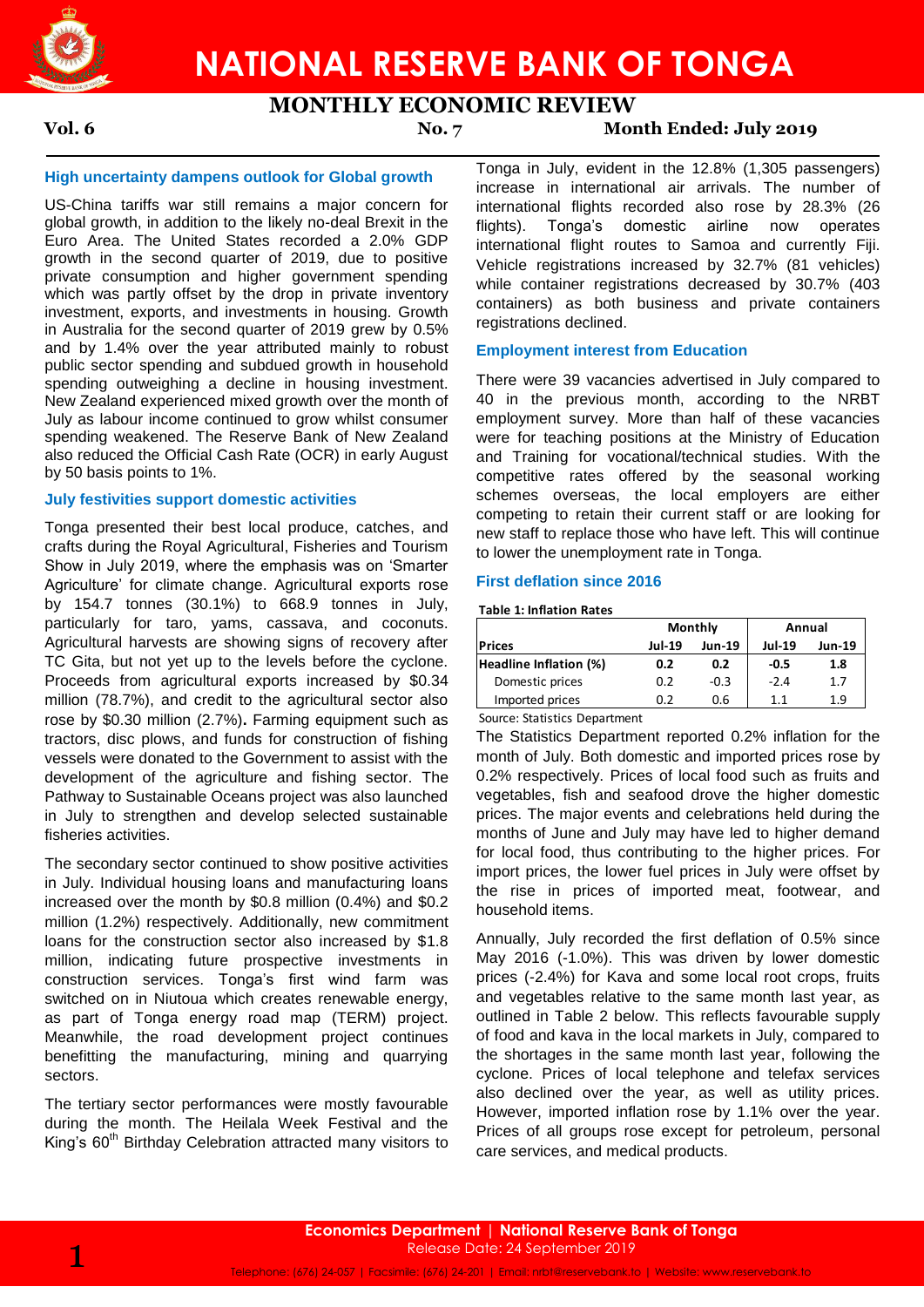

## **NATIONAL RESERVE BANK OF TONGA**

# **MONTHLY ECONOMIC REVIEW**

### **Vol. 6 No. 7 Month Ended: July 2019**

**Table 2: Items contributing to annual domestic deflation Items (\$ per kg) Unit Jul-19 Jun-19 Change Jul-18 Change** Kava 1 kg \$115.00 \$115.00 \$0.00 \$150.00 -\$35.00 Lu 1 kg \$3.65 \$3.40 \$0.25 \$9.41 -\$5.76 H/cabbage 1 kg \$1.41 \$1.34 \$0.07 \$2.24 -\$0.83 Carrots 1 kg \$3.88 \$4.45 -\$0.57 \$4.17 -\$0.29 Kumala 1 kg \$2.12 \$2.03 \$0.09 \$2.36 -\$0.24 Talo-Futuna 1 kg \$1.72 \$1.73 -\$0.01 \$1.89 -\$0.17 Sausages 1 kg \$8.19 \$8.19 \$0.00 \$8.27 -\$0.08 Yams-late 1kg \$2.70 \$2.57 \$0.13 \$2.76 -\$0.06 Cassava 1 kg \$1.10 \$1.28 -\$0.18 \$1.08 \$0.02 Yams-early 1kg \$4.92 \$4.42 \$0.50 \$4.84 \$0.08 **Monthly Annual** 

Source: Statistics Department

#### **Competitive exchange rates**

#### **Table 3: Effective Exchange Rates**

|                                        |        | <b>Monthly</b> | Annual   |               |          |
|----------------------------------------|--------|----------------|----------|---------------|----------|
|                                        | Jul-19 | Jun-19         | % Growth | <b>Jul-18</b> | % Growth |
| Nominal Effective Exchange Rate Index  | 91.9   | 91.8           | 0.1      | 91.1          | 0.9      |
| Real Effective Exchange Rate Index     | 106.4  | 106.3          | 0.1      | 107.4         | -0.9     |
| Source: National Reserve Bank of Tonga |        |                |          |               |          |

|                                                             | <b>Jul-19</b>                           | Jun-19                   | % Growth | <b>Jul-18</b>                          | % Growth                | <b>Table 7: Broad Money</b>                            |
|-------------------------------------------------------------|-----------------------------------------|--------------------------|----------|----------------------------------------|-------------------------|--------------------------------------------------------|
| Nominal Effective Exchange Rate Index                       | 91.9                                    | 91.8                     | 0.1      | 91.1                                   | 0.9                     | <b>Monthly</b>                                         |
| Real Effective Exchange Rate Index                          | 106.4                                   | 106.3                    | 0.1      | 107.4                                  | $-0.9$                  | Jul-19<br>Jun-19 %                                     |
| Source: National Reserve Bank of Tonga                      |                                         |                          |          |                                        |                         | Broad money (\$ in million)<br>598.1<br>600.1          |
|                                                             |                                         |                          |          |                                        |                         | 506.3<br>Net Foreign Asset<br>510.0                    |
| Nominal<br>The                                              | Effective                               |                          |          | Table 4: Bilateral Exchange Rates      |                         | <b>Net Domestic Asset</b><br>88.6<br>94.2              |
| Exchange Rate (NEER) index                                  |                                         |                          | Jul-19   | Jun-19                                 | <b>Jul-18</b>           | Source: Banking System, National Reserve Bank of Tonga |
| marginally rose over the month                              |                                         | USD/TOP                  | 0.4363   | 0.4394                                 | 0.4416                  | Lower government deposits over the                     |
| as the NZD, AUD, JPY, GBP &                                 |                                         | AUD/TOP                  | 0.6344   | 0.6274                                 | 0.5961                  | credit to private sectors over the y                   |
| EUR depreciated against the                                 |                                         | NZD/TOP                  | 0.6594   | 0.6559                                 | 0.6471                  | domestic assets as well as broad                       |
| TOP. Additionally, the Real                                 |                                         | FJD/TOP                  | 0.9381   | 0.9437                                 | 0.9225                  | increase in net foreign assets. The                    |
| Effective<br>Exchange                                       | Rate                                    | JPY/TOP                  | 47.3669  | 47.3388                                | 49.0286                 | reserves from the receipts of budge                    |
| (REER) increased in July due                                |                                         | GBP/TOP                  | 0.3587   | 0.3467                                 | 0.3362                  | and remittances contributed to the                     |
| to the monthly rise of Tonga's                              |                                         | EUR/TOP                  | 0.3910   | 0.3864                                 | 0.3771                  |                                                        |
| inflation. Annually, the NEER                               |                                         | CNY/TOP                  | 3.0037   | 3.0218                                 | 3.0095                  | assets.                                                |
| increased whilst the REER fell,                             |                                         |                          |          | Source: National Reserve Bank of Tonga |                         | <b>Liquidity rose in July</b>                          |
| which may impact the total                                  |                                         |                          |          |                                        | inflow receipts and the |                                                        |
| international competitiveness of exports.                   |                                         |                          |          |                                        |                         | Table 8: Reserve money                                 |
|                                                             |                                         |                          |          |                                        |                         | Monthly<br>Jun-19 %<br><b>Jul-19</b>                   |
| New high record for official foreign reserves               |                                         |                          |          |                                        |                         | Reserve money (\$ in million)<br>309.0<br>302.2        |
| <b>Table 5: Foreign Reserves</b>                            |                                         |                          |          |                                        |                         | Source: Banking System, National Reserve Bank of Tonga |
|                                                             |                                         | Monthly                  |          | Annual                                 |                         |                                                        |
| Foreign Reserves (\$ in million)                            | <b>Jul-19</b><br>492.9                  | Jun-19 % Growth<br>484.3 | 1.8      | <b>Jul-18</b><br>476.5                 | % Growth<br>3.4         | Liquidity in the banking system rose                   |
| Import Coverage (months)                                    | 8.2                                     | 8.1                      |          | 8.2                                    |                         | \$6.8 million (2.2%), however, declin                  |
| Source: National Reserve Bank Tonga                         |                                         |                          |          |                                        |                         | \$23.4 million (7.0%) respectively to                  |
|                                                             |                                         |                          |          |                                        |                         | monthly rise was due mainly t                          |
| Official foreign reserves continued to trend upward with a  |                                         |                          |          |                                        |                         | settlement accounts on the increase                    |
| new record high of \$492.9 million in July 2019, equivalent |                                         |                          |          |                                        |                         | commercial banks to the Reserve bar                    |
| to 8.2 months of imports cover. The monthly movement        |                                         |                          |          |                                        |                         | the slight rise in required reserves.                  |
| was attributed to net inflows from foreign exchange deals   |                                         |                          |          |                                        |                         | to deposit ratio edged up slightly fi                  |
| mostly for remittances receipts.                            |                                         |                          |          |                                        |                         | over the month, reflecting loans incre                 |
|                                                             | Table 6: Overseas Exchange Transactions |                          |          |                                        |                         | than the increase in deposits.                         |
|                                                             |                                         |                          |          |                                        |                         |                                                        |

#### **New high record for official foreign reserves**

|                                      |               | Monthly       | Annual   |               |          |
|--------------------------------------|---------------|---------------|----------|---------------|----------|
|                                      | <b>Jul-19</b> | <b>Jun-19</b> | % Growth | <b>Jul-18</b> | % Growth |
| Foreign Reserves (\$ in million)     | 492.9         | 484.3         | 1.8      | 476.5         | 3.4      |
| Import Coverage (months)             |               | 8.1           |          | 8.2           |          |
| Course: Notional Desemio Depli Tengo |               |               |          |               |          |

|  | Table 6: Overseas Exchange Transactions |  |  |  |
|--|-----------------------------------------|--|--|--|
|  | Overseas Exchange Transactions          |  |  |  |

|                          |         | Monthly       | Annual   |          |               |          |  |  |
|--------------------------|---------|---------------|----------|----------|---------------|----------|--|--|
|                          | Jul-19  | <b>Jun-19</b> | % Growth | Jul-19   | <b>Jul-18</b> | % Growth |  |  |
| <b>Overall Balance</b>   | 8.6     | 16.0          | $-46.2$  | 16.4     | 67.6          | $-75.7$  |  |  |
| <b>Current Account</b>   | 0.4     | 19.8          | $-97.8$  | $-3.1$   | 14.8          | $-121.0$ |  |  |
| Merchandise Trade        | $-33.9$ | $-35.5$       | 4.5      | $-421.6$ | $-390.9$      | $-7.8$   |  |  |
| Services                 | 6.0     | 4.0           | 49.6     | 32.2     | 24.2          | 33.2     |  |  |
| Income                   | 1.2     | $-4.8$        | 125.8    | 8.1      | $-4.6$        | 274.5    |  |  |
| Transfers                | 27.1    | 56.1          | $-51.7$  | 378.1    | 386.2         | $-2.1$   |  |  |
| <b>Capital Account</b>   | 0.2     | 9.1           | $-97.6$  | 38.5     | 41.5          | $-7.4$   |  |  |
| <b>Financial Account</b> | 8.0     | $-12.9$       | 161.7    | $-18.9$  | 11.2          | $-269.1$ |  |  |

Source: Banking Systems

The overall Overseas Exchange Transactions (OET) balance surplus lowered in July 2019 as both payments and receipts declined. Total receipts declined by 34.4% (\$34.6 million) following the high level of official transfer receipts in June 2019. Inflows to the capital and financial accounts also declined. These outweighed a rise in remittances & travel receipts and export proceeds. Similarly, payments declined by 21.5% (\$16.6 million) due to lower payments for investment offshore and dividends.

Annually, the OET balance surplus lowered due to higher outflows from the current and financial accounts. Higher payments were noted for goods & services, offshore investment, and interbank transfers. These outflows outpaced the rise in receipts from travel, remittance, and earned income.

#### **Broad money declined on lower net domestic assets**

| Table 7: Broad Money        |               |               |          |               |          |  |  |  |
|-----------------------------|---------------|---------------|----------|---------------|----------|--|--|--|
|                             |               | Monthly       | Annual   |               |          |  |  |  |
|                             | <b>Jul-19</b> | <b>Jun-19</b> | % Growth | <b>Jul-18</b> | % Growth |  |  |  |
| Broad money (\$ in million) | 598.1         | 600.1         | $-0.3$   | 605.6         | $-1.2$   |  |  |  |
| Net Foreign Asset           | 510.0         | 506.3         | 0.7      | 497.5         | 2.5      |  |  |  |
| Net Domestic Asset          | 88.6          | 94.2          | $-6.0$   | 108.4         | $-18.3$  |  |  |  |

Lower government deposits over the month and higher credit to private sectors over the year, lowered the net domestic assets as well as broad money, despite the increase in net foreign assets. The increase in foreign reserves from the receipts of budgetary support, grants, and remittances contributed to the higher net foreign assets.

#### **Liquidity rose in July**

| Table 8: Reserve money        |         |       |                 |               |          |  |  |  |
|-------------------------------|---------|-------|-----------------|---------------|----------|--|--|--|
|                               | Monthly |       |                 | Annual        |          |  |  |  |
|                               | Jul-19  |       | Jun-19 % Growth | <b>Jul-18</b> | % Growth |  |  |  |
| Reserve money (\$ in million) | 309.0   | 302.2 |                 | 332.3         | $-7.0$   |  |  |  |
| .                             |         |       |                 |               |          |  |  |  |

Liquidity in the banking system rose over the month by \$6.8 million (2.2%), however, declined over the year by \$23.4 million (7.0%) respectively to \$309.0 million. The monthly rise was due mainly to higher exchange settlement accounts on the increase in deposits from the commercial banks to the Reserve bank vault, supported by the slight rise in required reserves. The banks' total loans to deposit ratio edged up slightly from 77.9% to 78.4% over the month, reflecting loans increasing at a faster pace than the increase in deposits.

#### **Credit growth rebounds to a new high level**

| <b>Table 9: Total Lending</b> |               |               |          |               |          |  |  |  |
|-------------------------------|---------------|---------------|----------|---------------|----------|--|--|--|
|                               | Monthly       |               |          | Annual        |          |  |  |  |
| Lending                       | <b>Jul-19</b> | <b>Jun-19</b> | % Growth | <b>Jul-18</b> | % Growth |  |  |  |
| Total Lending (\$ in million) | 491.1         | 486.2         | 1.0      | 452.9         | 8.4      |  |  |  |
| <b>Business lending</b>       | 231.7         | 226.9         | 2.1      | 203.9         | 13.7     |  |  |  |
| Household lending             | 259.2         | 258.9         | 0.1      | 249.4         | 3.9      |  |  |  |
| Other lending                 | 0.2           | 0.4           | $-46.2$  | 0.8           | $-73.4$  |  |  |  |

Source: Banking System, National Reserve Bank of Tonga